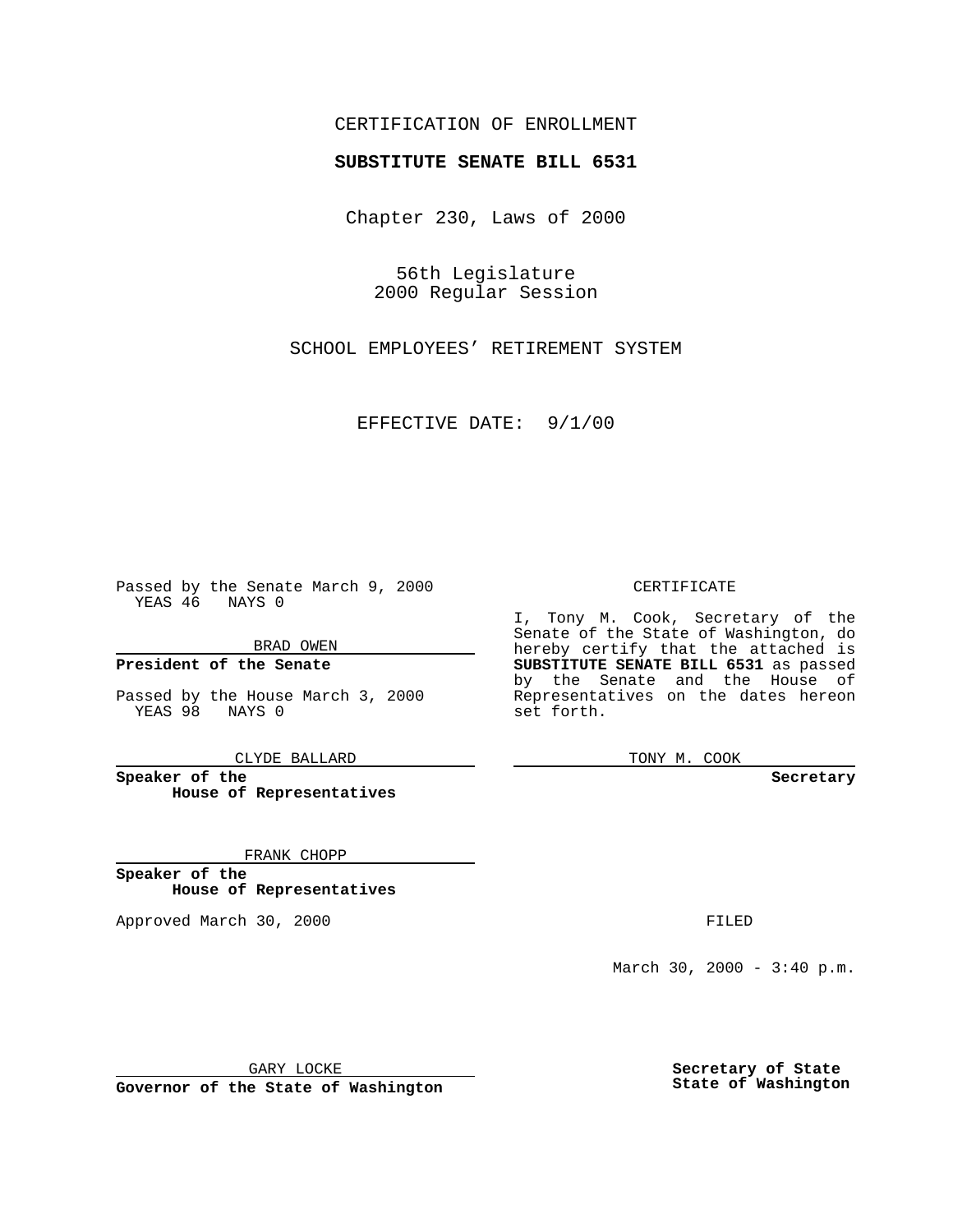## **SUBSTITUTE SENATE BILL 6531** \_\_\_\_\_\_\_\_\_\_\_\_\_\_\_\_\_\_\_\_\_\_\_\_\_\_\_\_\_\_\_\_\_\_\_\_\_\_\_\_\_\_\_\_\_\_\_

\_\_\_\_\_\_\_\_\_\_\_\_\_\_\_\_\_\_\_\_\_\_\_\_\_\_\_\_\_\_\_\_\_\_\_\_\_\_\_\_\_\_\_\_\_\_\_

### AS AMENDED BY THE HOUSE

### Passed Legislature - 2000 Regular Session

### **State of Washington 56th Legislature 2000 Regular Session**

**By** Senate Committee on Ways & Means (originally sponsored by Senators Long, Fraser, Winsley, Honeyford, Fairley, McAuliffe, Franklin, Bauer, Goings, Haugen, Hale, Rasmussen, Patterson, Eide, Kohl-Welles, Snyder, Stevens, B. Sheldon, Gardner, Spanel and Zarelli; by request of Joint Committee on Pension Policy)

Read first time 02/04/2000.

1 AN ACT Relating to the Washington school employees' retirement 2 system plan 2 and plan 3; amending RCW 41.35.630, 41.45.061, and 3 41.05.011; creating a new section; and providing an effective date.

4 BE IT ENACTED BY THE LEGISLATURE OF THE STATE OF WASHINGTON:

5 **Sec. 1.** RCW 41.35.630 and 1998 c 341 s 204 are each amended to 6 read as follows:

7 (1) Anyone who requests to transfer under RCW 41.35.510 before 8 March 1, 2001, and establishes service credit for January 2001, shall 9 have their member account increased by ((sixty-five)) one hundred 10 thirty percent of:

11 (a) The member's public employees' retirement system plan 2 12 accumulated contributions as of January 1, 2000, less fifty percent of 13 any payments made pursuant to RCW 41.50.165(2); or

14 (b) All amounts withdrawn after January 1, 2000, which are 15 completely restored before March 1, 2001.

16 (2) If a member who requests to transfer dies before January 1, 17 2001, the additional payment provided by this section shall be paid to 18 the member's estate, or the person or persons, trust, or organization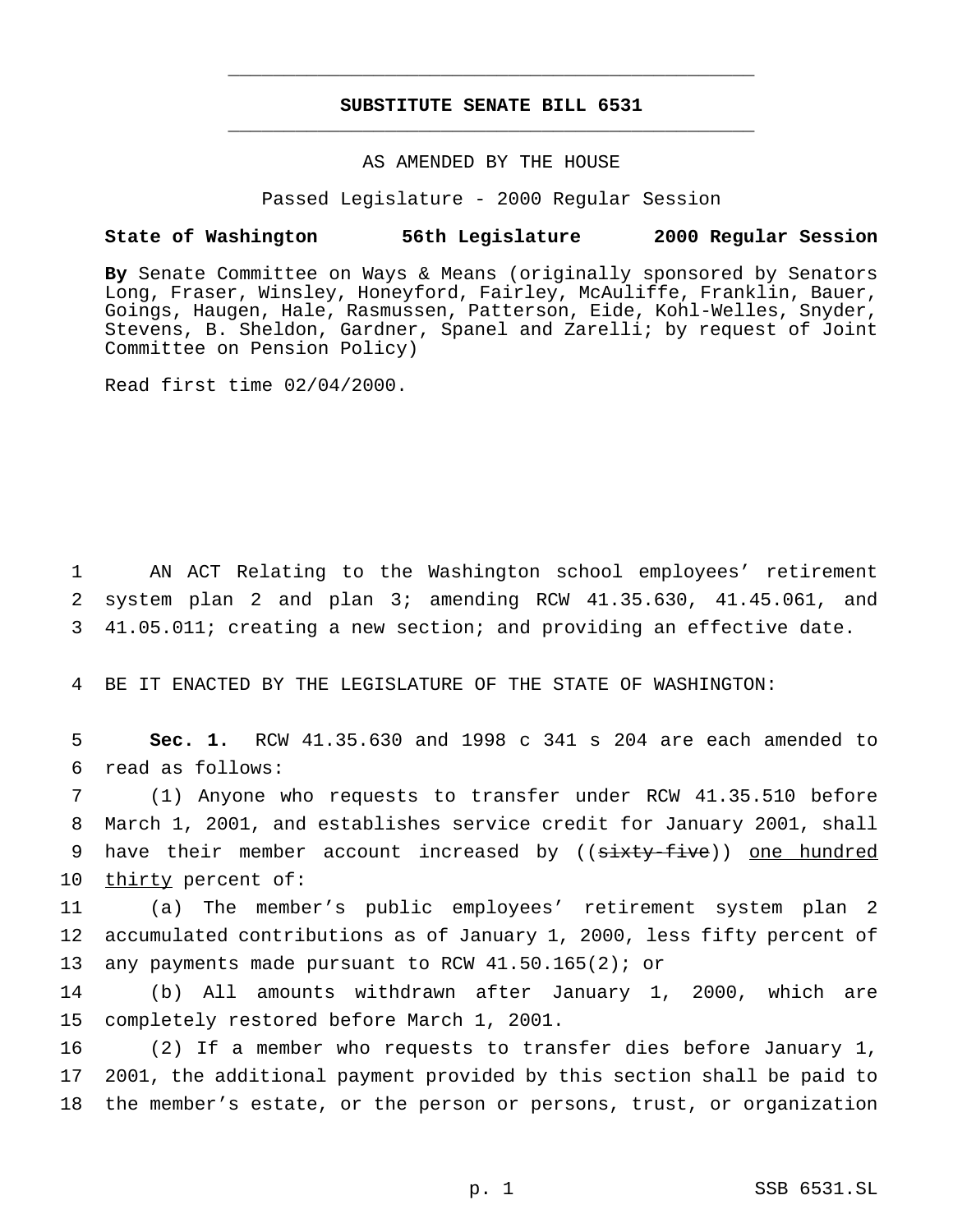the member nominated by written designation duly executed and filed with the department.

 (3) The legislature reserves the right to modify or discontinue the right to an additional payment under this section for any plan 2 members who have not previously transferred to plan 3.

 **Sec. 2.** RCW 41.45.061 and 1998 c 341 s 405 are each amended to read as follows:

 (1) The required contribution rate for members of the plan 2 teachers' retirement system shall be fixed at the rates in effect on July 1, 1996, subject to the following:

 (a) Beginning September 1, 1997, except as provided in (b) of this subsection, the employee contribution rate shall not exceed the employer plan 2 and 3 rates adopted under RCW 41.45.060 and 41.45.070 14 for the teachers' retirement system;

 (b) In addition, the employee contribution rate for plan 2 shall be increased by fifty percent of the contribution rate increase caused by any plan 2 benefit increase passed after July 1, 1996;

 (c) In addition, the employee contribution rate for plan 2 shall not be increased as a result of any distributions pursuant to section 309, chapter 341, Laws of 1998 and RCW 41.31A.020.

 (2) The required contribution rate for members of the school 22 employees' retirement system plan 2 shall ((be fixed at the rates in 23 effect on September 1, 2000, for members of the public employees' 24 retirement system plan 2, subject to the following:

25  $(a)$  Except as provided in (b) of this subsection, the member 26 contribution rate shall not exceed)) equal the school employees' retirement system employer plan 2 and 3 contribution rate adopted under 28 RCW  $41.45.060$  and  $41.45.070$  ( $\div$ 

29 (b) The member contribution rate for the school employees' retirement system plan 2 shall be increased by fifty percent of the 31 contribution rate increase caused by any plan 2 benefit increase passed after September 1, 2000)), except as provided in subsection (3) of this 33 section.

 (3) The employee contribution rate for plan 2 shall not be increased as a result of any distributions pursuant to RCW 41.31A.020 and 41.31A.030.

 (4) The required plan 2 and 3 contribution rates for employers shall be adopted in the manner described in RCW 41.45.060.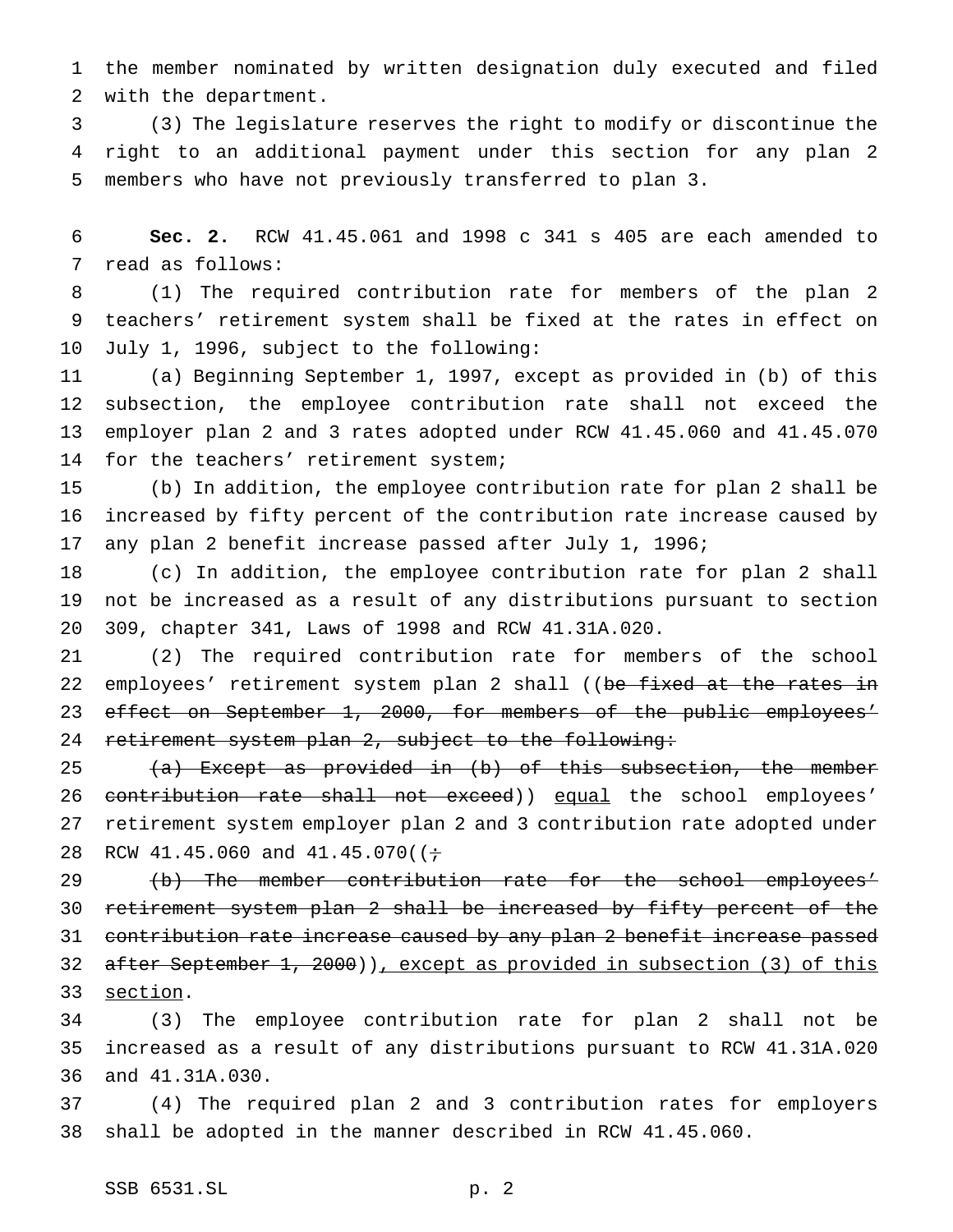**Sec. 3.** RCW 41.05.011 and 1998 c 341 s 706 are each amended to read as follows:

 Unless the context clearly requires otherwise, the definitions in this section shall apply throughout this chapter.

(1) "Administrator" means the administrator of the authority.

 (2) "State purchased health care" or "health care" means medical and health care, pharmaceuticals, and medical equipment purchased with state and federal funds by the department of social and health services, the department of health, the basic health plan, the state health care authority, the department of labor and industries, the department of corrections, the department of veterans affairs, and local school districts.

 (3) "Authority" means the Washington state health care authority. (4) "Insuring entity" means an insurer as defined in chapter 48.01 RCW, a health care service contractor as defined in chapter 48.44 RCW, or a health maintenance organization as defined in chapter 48.46 RCW. (5) "Flexible benefit plan" means a benefit plan that allows employees to choose the level of health care coverage provided and the amount of employee contributions from among a range of choices offered by the authority.

 (6) "Employee" includes all full-time and career seasonal employees of the state, whether or not covered by civil service; elected and appointed officials of the executive branch of government, including full-time members of boards, commissions, or committees; and includes any or all part-time and temporary employees under the terms and conditions established under this chapter by the authority; justices of the supreme court and judges of the court of appeals and the superior courts; and members of the state legislature or of the legislative authority of any county, city, or town who are elected to office after February 20, 1970. "Employee" also includes: (a) Employees of a county, municipality, or other political subdivision of the state if the legislative authority of the county, municipality, or other political subdivision of the state seeks and receives the approval of the authority to provide any of its insurance programs by contract with the authority, as provided in RCW 41.04.205; (b) employees of employee organizations representing state civil service employees, at the option of each such employee organization, and, effective October 1, 1995, employees of employee organizations currently pooled with employees of school districts for the purpose of purchasing insurance benefits, at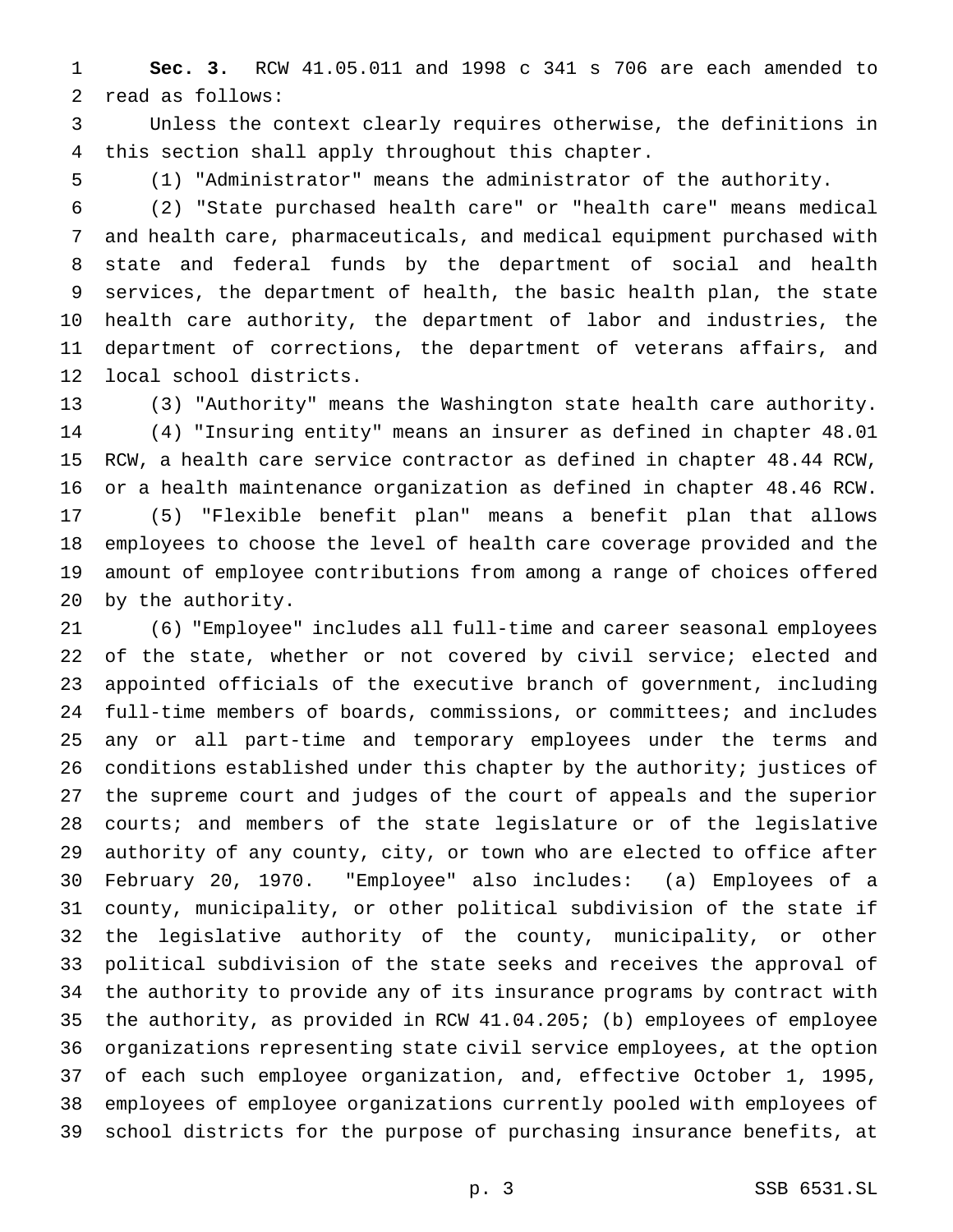the option of each such employee organization; and (c) employees of a school district if the authority agrees to provide any of the school districts' insurance programs by contract with the authority as provided in RCW 28A.400.350.

 (7) "Board" means the public employees' benefits board established under RCW 41.05.055.

(8) "Retired or disabled school employee" means:

 (a) Persons who separated from employment with a school district or educational service district and are receiving a retirement allowance under chapter 41.32 or 41.40 RCW as of September 30, 1993;

 (b) Persons who separate from employment with a school district or educational service district on or after October 1, 1993, and immediately upon separation receive a retirement allowance under chapter 41.32, 41.35, or 41.40 RCW;

 (c) Persons who separate from employment with a school district or educational service district due to a total and permanent disability, and are eligible to receive a deferred retirement allowance under chapter 41.32, 41.35, or 41.40 RCW.

 (9) "Benefits contribution plan" means a premium only contribution plan, a medical flexible spending arrangement, or a cafeteria plan whereby state and public employees may agree to a contribution to benefit costs which will allow the employee to participate in benefits offered pursuant to 26 U.S.C. Sec. 125 or other sections of the internal revenue code.

(10) "Salary" means a state employee's monthly salary or wages.

 (11) "Participant" means an individual who fulfills the eligibility and enrollment requirements under the benefits contribution plan.

 (12) "Plan year" means the time period established by the authority.

 (13) "Separated employees" means persons who separate from employment with an employer as defined in:

(a) RCW 41.32.010(11) on or after July 1, 1996; or

(b) RCW 41.35.010 on or after September 1, 2000;

 and who are at least age fifty-five and have at least ten years of service under the teachers' retirement system plan III as defined in RCW 41.32.010(40) or the Washington school employees' retirement system plan III as defined in RCW 41.35.010.